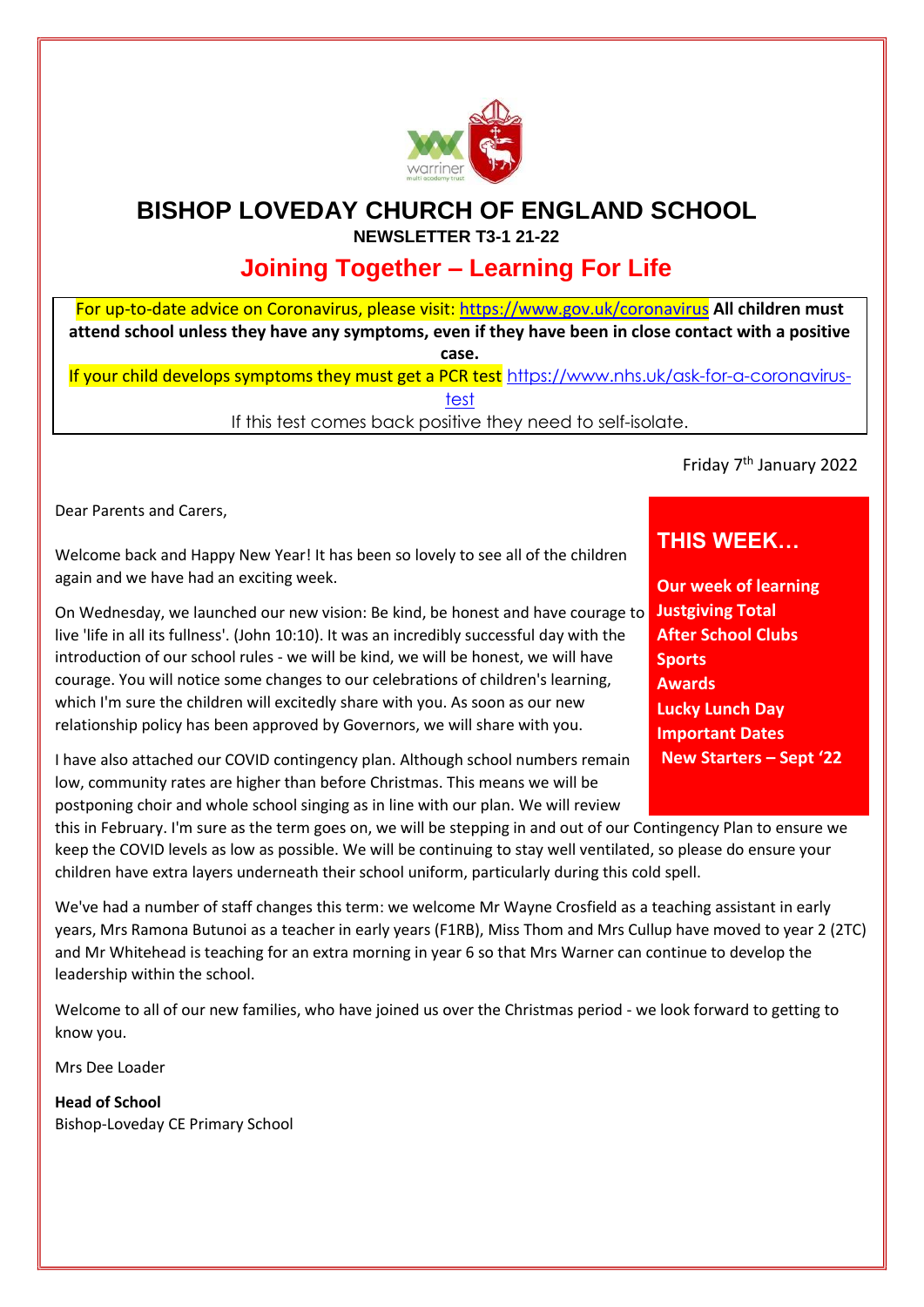## **Our exciting week of learning:**

5PA has enjoyed their first swimming session at Spiceball and have been practising cooperative partner balances in PE.

Year 2 have started learning about the Great Rainforest this week. As part of our Design Technology lesson, the children tasted and evaluated fruits that grow in tropical climates. Later in the term, they will be using their evaluations to make their own fruit smoothies!



## **Santa Fun Run:**

(All) Thank you to everyone who donated to the Just Giving Page – we have raised a massive **£418.75** including Gift Aid to date which is fab.

On behalf of Katharine House Hospice , we thank you again to everyone at Bishop Loveday for your kind support and hoped you all had a very happy Christmas.

## **After School Clubs:**

#### **After School Clubs:**

#### **Re-starts:**

Choir - tbc Table tennis – Wednesday 12th January Hockey – Monday 17th January Netball – Wednesday 19th January

Karate (external) – 7<sup>th</sup> January Dance (external)  $-10^{th}$  January Multi Skills Clubs KS1 (external) –  $10^{th}$  January Girls Football (external) –  $11^{th}$  January –  $29^{th}$  March Spanish (external) – Friday  $14<sup>th</sup>$  January Fun and Active Club (invitation only) –  $13<sup>th</sup>$  January to  $17<sup>th</sup>$  February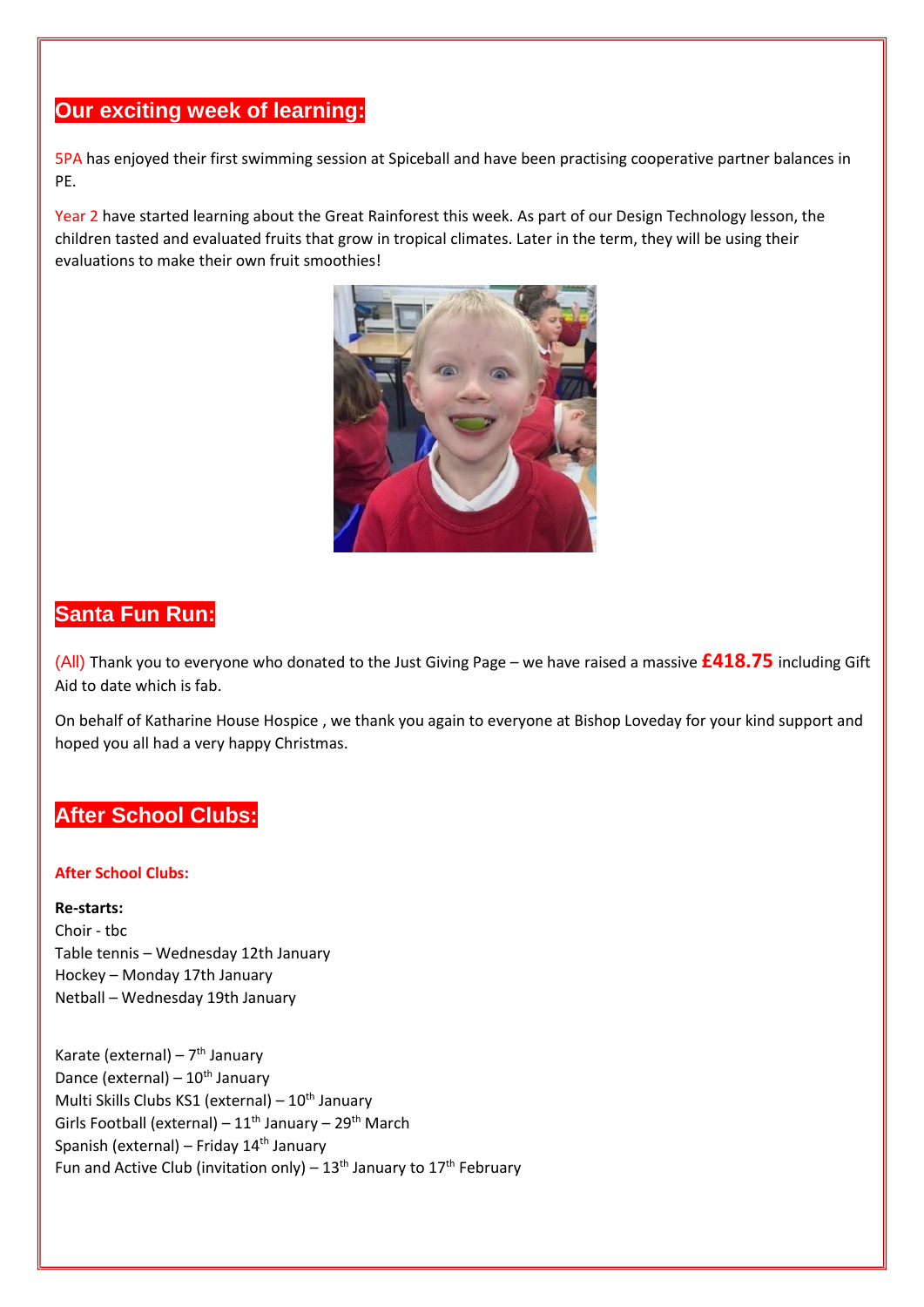#### **Table Tennis News:**

What a proud moment to receive an email from the Banbury & District Table Tennis Association about the Junior Graded Tournament held at BGN in December.

Players from Bishop Loveday competed against other club members from Chipping Norton, Warriner and the Academy based at BGN. Congratulation to Oliver B who finished as winner of the Beginners grade and Matthew H who was Runner-up in the Intermediate grade. Also, with some fabulous results were other current and ex-BLS pupils. These included: Freddy D, Joshua P, Jes B, Bobby H, Jake B, Christopher G, Adrian L & Henry R. It is always so wonderful to see and hear about pupils taking part in community sport. It really is a great progression from school sport and a step to lifelong involvement in physical activity. Well done everyone for taking part.

#### **Oxford United Girls Football Club:**

We are very excited to be working with Robert Huff from Oxford United for the next two terms. As well as working across the school during the day, Robert will be running an after school girls football club on Tuesdays. We can now extend the offer for this club to all year 4 girls as well as all years 5 & 6 girls. No previous playing experience is necessary, so why not try something new in 2022!!.

Please see the link below to sign your daughter up now!

Here is the link for booking: Book After School Football Club - [Bishop Loveday Church of England Primary School, Year](https://officialsoccerschools.co.uk/oxfordunited/after-school-football-club-bishop-loveday-church-of-england-primary-school-year-5-year-6-girls-only-jan-march.html)  [4, Year 5 & Year 6, Girls only \(JAN-MARCH 2022\) from Oxford United FC \(officialsoccerschools.co.uk\)](https://officialsoccerschools.co.uk/oxfordunited/after-school-football-club-bishop-loveday-church-of-england-primary-school-year-5-year-6-girls-only-jan-march.html)

#### **New Multi Sports clubs for all Key Stage 1:**

\*\* PLEASE NOTE THIS IS ONLY FOR KS1 and not KS2 as previously advertised – please see updated posted \*\*

The new Multi Sports clubs for all Key Stage 1 children are starting next week..

They will be on Wednesdays & Thursdays from 3:15-4:15pm and pupils will need to meet in 2CP. Collection will be via the Community Door.

The clubs are run by Ryan Jones, a community coach from Banbury United.

Please see flyer at end of newsletter for further information.

Booking is via Eventbrite and numbers are restricted- please see the links below.

Wednesday[: https://www.eventbrite.com/e/223998283897](https://www.eventbrite.com/e/223998283897)

Thursday:<https://www.eventbritecom/e/224005034087>

### **Awards:**

I am delighted and proud to announce …

Tommy H (1SW) has received a certificate for passing Swimming – Stage 1 at Kick n Splash swimming lessons.

Marnie P (2SC) has received a certificate for passing Swimming – Stage 3 at Kick n Splash swimming lessons.

Jasmine D (2CP) has received a certificate for passing Swimming – Stage 3 at Kick n Splash swimming lessons.

Poppy R (2TC) has received a dancing medal at the Susan Taylor Dance Academy.

Cameron M (2TC) has received a certificate for passing Swimming – Stage 3 at Kick n Splash swimming lessons.

# **HUGE CONGRATULATIONS TO YOU ALL, YOU ARE AMAZING!!**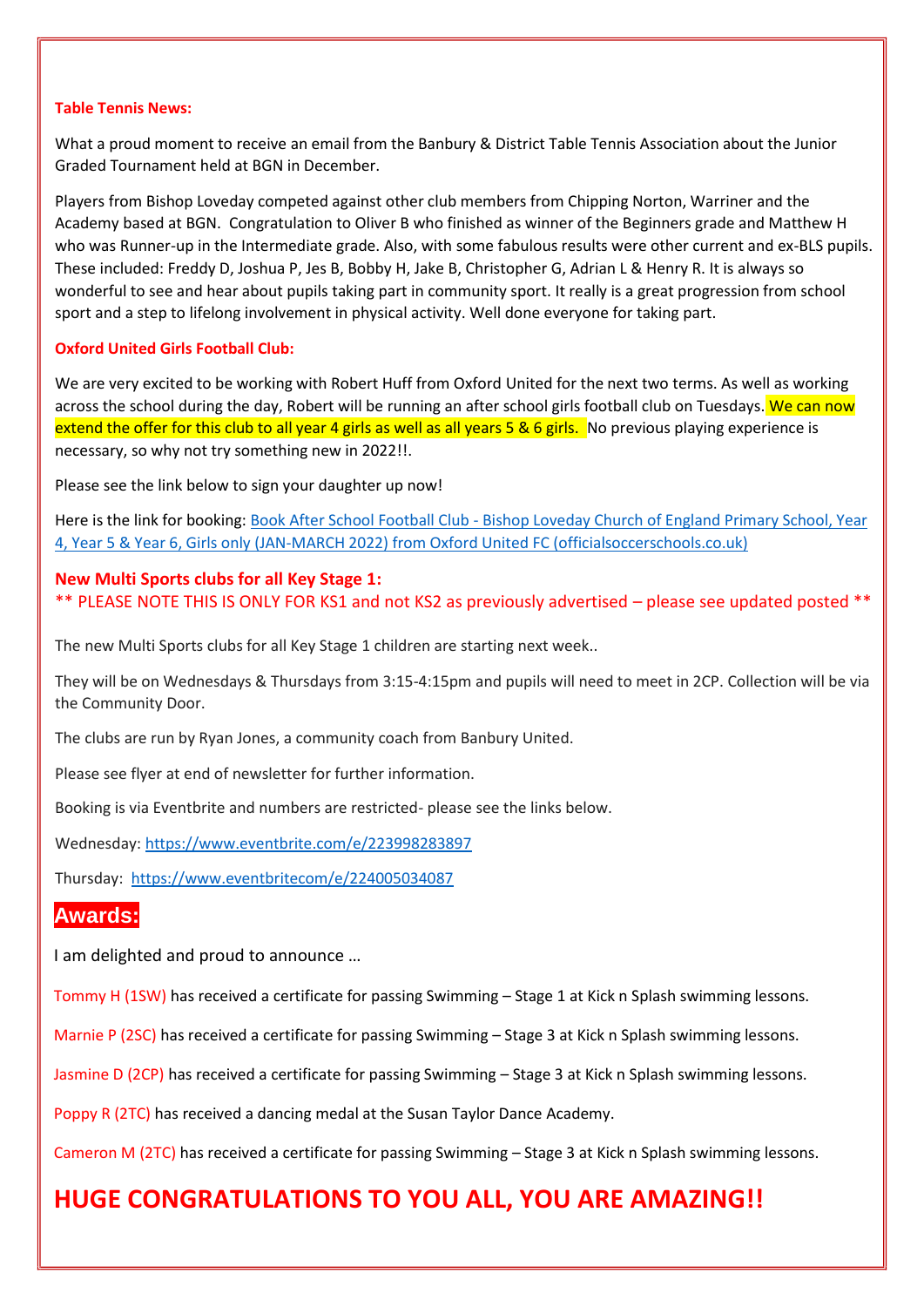# **Lucky Lunch Day:**

For those that enjoy our School hot dinners, On Thursday 20th January 2022 we have our Lucky Lunch Day

Please choose Chicken Casserole for Breaded Chicken Fillet Poppers or V Sausage Roll for Southern Style Quorn Burger if you wish your child to take part.

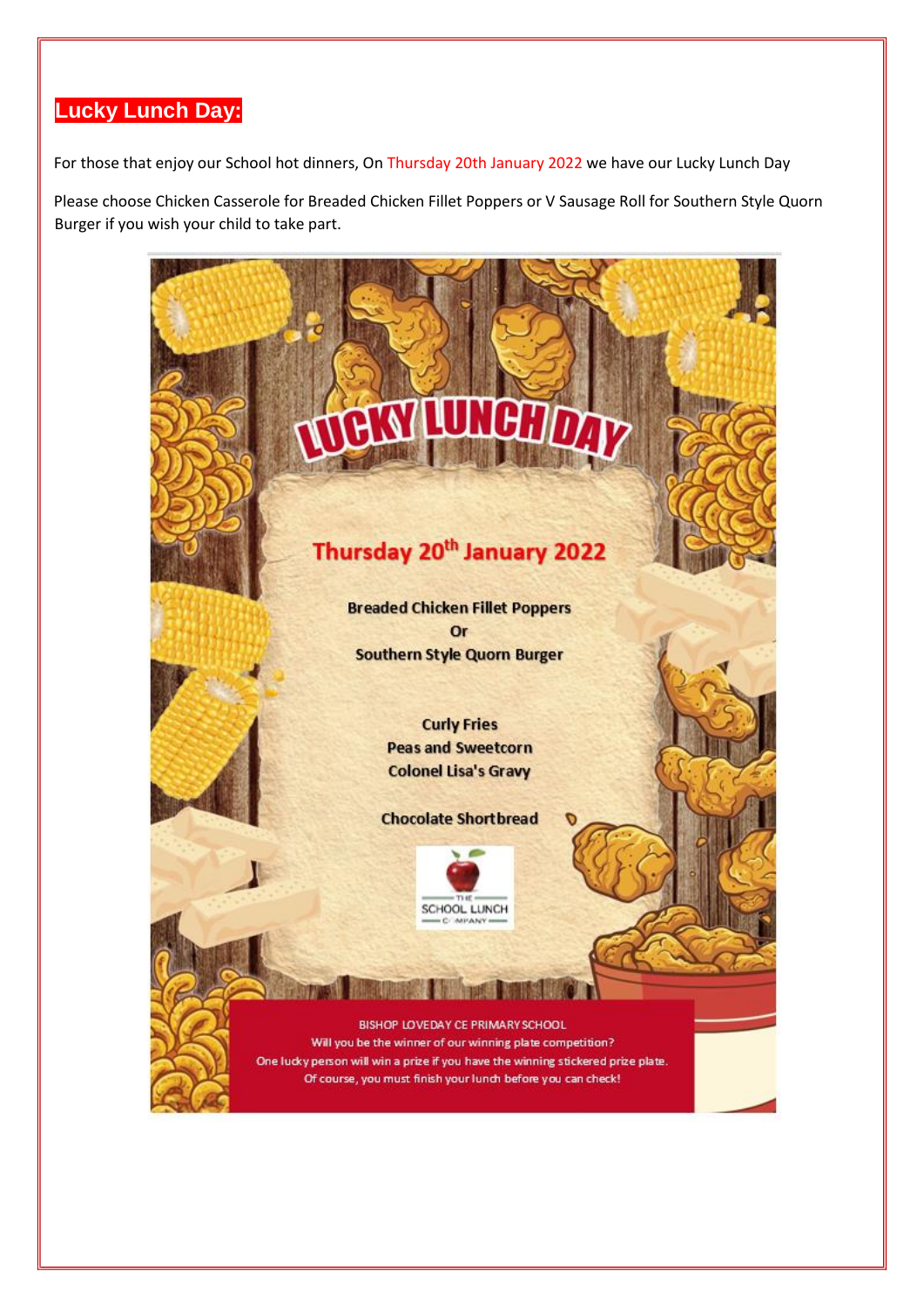# **Housepoints Tally:**

|        |     | <b>Ice</b> | <b>Fire</b> | <b>Forests</b> | <b>Oceans</b> | <b>Waterfalls</b> |
|--------|-----|------------|-------------|----------------|---------------|-------------------|
| Total: | 572 | 590        | 637         | 586            | 629           | 712               |

# **Important Dates:**

| <b>JANUARY 2022</b>                                                      |                                                                                                                                                                                         |  |
|--------------------------------------------------------------------------|-----------------------------------------------------------------------------------------------------------------------------------------------------------------------------------------|--|
| Tuesday 4 <sup>th</sup> January                                          | <b>INSET DAY - No children in school</b>                                                                                                                                                |  |
| Wednesday 5 <sup>th</sup> January                                        | <b>TERM 3 BEGINS - 8.55AM</b>                                                                                                                                                           |  |
| Thursday 6 <sup>th</sup> January                                         | (5PA) Swimming Lessons start for 7 weeks                                                                                                                                                |  |
| Monday 10th January                                                      | (Year 2) Living Rainforest in Newbury visit                                                                                                                                             |  |
| Saturday 15th January                                                    | Primary school place 2022 - deadline for applications is 15 January 2022.<br>Apply online at www.oxfordshire.gov.uk/primaryadmissions                                                   |  |
| Tuesday 18th January                                                     | 5 year olds+ Dental Survey by Community Dental Services                                                                                                                                 |  |
| Thursday 22 <sup>nd</sup> January                                        | (All) Lucky Lunch Day - please choose Chicken Casserole for Breaded<br>Chicken Fillet Poppers or V Sausage Roll for Southern Style Quorn Burger<br>if you wish your child to take part. |  |
| Tuesday 25 <sup>th</sup> January                                         | (Choir) Young Voices Concert *POSTPONED* date TBC                                                                                                                                       |  |
| <b>FEBRUARY 2022</b>                                                     |                                                                                                                                                                                         |  |
| Monday 14 <sup>th</sup> February -<br>Thursday 17 <sup>th</sup> February | (Year 6) Bikability Cycle Training                                                                                                                                                      |  |
| Friday 18 <sup>th</sup> February                                         | <b>END OF TERM - 3.15pm</b><br>(Homework Club and WAC will continue as normal)                                                                                                          |  |
| Monday $21^{st}$ February -                                              | <b>HALF TERM</b>                                                                                                                                                                        |  |
| Friday 25 <sup>th</sup> February                                         |                                                                                                                                                                                         |  |
| Monday 28 <sup>th</sup> February                                         | TERM 4 BEGINS - 8.55AM                                                                                                                                                                  |  |

# **Other News:**

#### **New starters September 2022**

Deadline for applications is 15 January 2022. Apply online at *[www.oxfordshire.gov.uk/primaryadmissions](http://www.oxfordshire.gov.uk/primaryadmissions)*